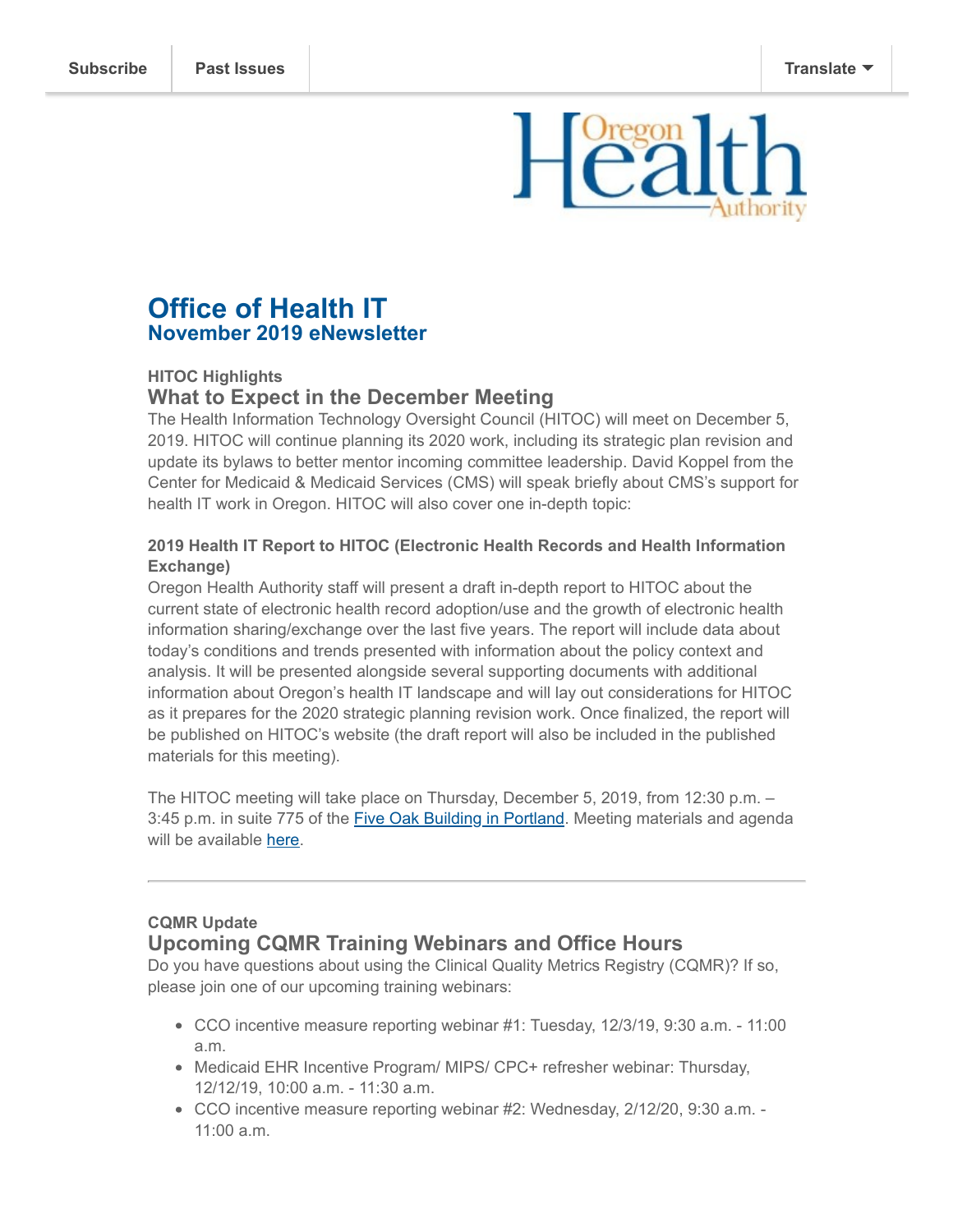CQMR staff will also offer office hours for CCOs before the deadlines for the data proposal (1/31/20) and the data submission (4/1/20). No formal presentation is planned for the office hours. They are an opportunity for Q&A.

- Tuesday, 1/7/20, 10:00 a.m. 11:00 am
- Thursday, 3/5/20, 10:00 a.m. 11:00 am

**For CCOs:** If your CCO hasn't yet finished onboarding to the CQMR, please visit our [onboarding page](https://www.oregon.gov/oha/HPA/OHIT/Pages/CQMR-Onboarding.aspx) for more information and contact [Oregon.CQMR@dhsoha.state.or.us](mailto:Oregon.CQMR@dhsoha.state.or.us) if you have any questions.

#### **Upcoming Webinar Medicaid EHR Incentive Program Attestation Walk-Through**

Do you have questions about the Medicaid EHR Incentive Program attestation process? If so, please join us at our upcoming webinar on **January 7, 2020 10:00am – 11:30am.**

During this webinar, staff will demonstrate how to submit a Program Year 2019 attestation from start to finish. Webinar participants will be able to see the step-by-step process, as well as ask questions along the way. You can register for the webinar [here.](https://attendee.gotowebinar.com/register/2508580162226156813)

For questions about the upcoming webinar, please contact the Medicaid EHR Incentive Program.

Email: [Medicaid.EHRIncentives@dhsoha.state.or.us](mailto:Medicaid.EHRIncentives@dhsoha.state.or.us) Phone: 503-945-5898

# **Program Update PDMP Integration Initiative Update**

The Prescription Drug Monitoring Program (PDMP) Integration initiative, which is part of Oregon's comprehensive approach to improving patient outcomes related to opioids, has now integrated with nearly all of Oregon's large health systems' electronic health records. This integration makes it easier for physicians to access important prescription drug information about their patients.

This milestone means that PDMP data is being accessed at a greater scale than ever before. In fact, integrated PDMP data was viewed by providers 297,981 times in August 2019, allowing for better informed patient care.

According to a recent analysis by the PDMP registry, rates of patients receiving new opioid prescriptions for more than a 3-day supply for acute pain have fallen for six consecutive quarters. Research shows that 30% of patients not currently on opioids who receive a 30 day supply are still on opioids 3 years later. Reducing the day supply for new patients receiving opioid prescriptions can result in improved patient outcomes.

#### **[You can learn more in the October 2019 Legislative Update >](http://www.orhealthleadershipcouncil.org/wp-content/uploads/2019/10/PDMPIntegrationUpdate_October2019.pdf)**